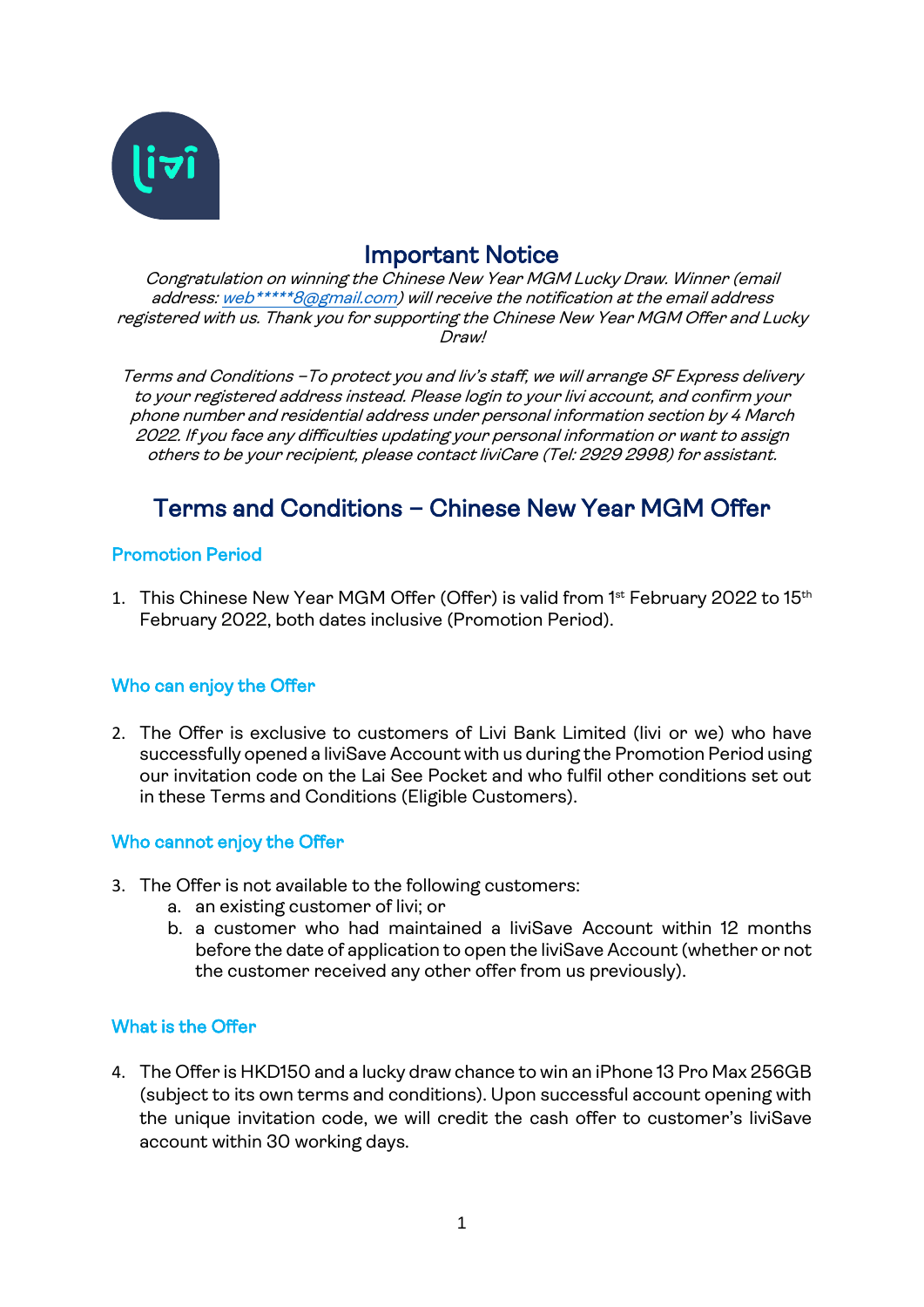## Conditions for enjoying the Offer

- 5. The Eligible Customer's liviSave Account must remain valid and in good standing as decided by livi at the time when the Offer is rewarded to him/her. Otherwise, the Offer will be cancelled or forfeited without prior notice to the Eligible Customer. The Eligible Customer should ensure the personal information registered with livi is valid and up to date.
- 6. The Eligible Customer can only enjoy the Offer once. This means the Eligible Customer can only enter 1 (one) invitation code. We may allow each Eligible Customer to change the invitation code up for 3 (three) times before the application of liviSave Account has been approved by us, and the last invitation code entered by the Eligible Customer will prevail. Further, there are limited quotas for the Offer and it is rewarded on a first-come-first-served basis. Our records on the application for opening account (including the date of the application and the information and documents submitted to us) and Offer quotas are final and conclusive in the absence of obvious error.

## Changing these Terms and Conditions

7. We reserve the right to vary these Terms and Conditions at any time. You may check our app or website for the latest information, availability and terms and conditions of this promotion.

## Other terms

- 8. The Offer is not transferable, replaceable or redeemable for properties or other membership/loyalty points, rewards or privileges.
- 9. Any fraud or misrepresentation in obtaining the Offer and/or abuse of the Offer will result in its cancellation or forfeiture. We reserve the right to cancel or forfeit the Offer and to recover any costs and loss.
- 10. We have the right to suspend, terminate, revise or substitute the granting of the Offer at our discretion without prior notice.
- 11. No person other than a Referrer, the Eligible Customer and us will have any right under the Contracts (Rights of Third Parties) Ordinance to enforce or enjoy the benefit of any provisions of these Terms and Conditions.
- 12. In case of any dispute, our decision will be final and conclusive.
- 13. The availability and enjoyment of the Offer are subject to prevailing regulatory requirements.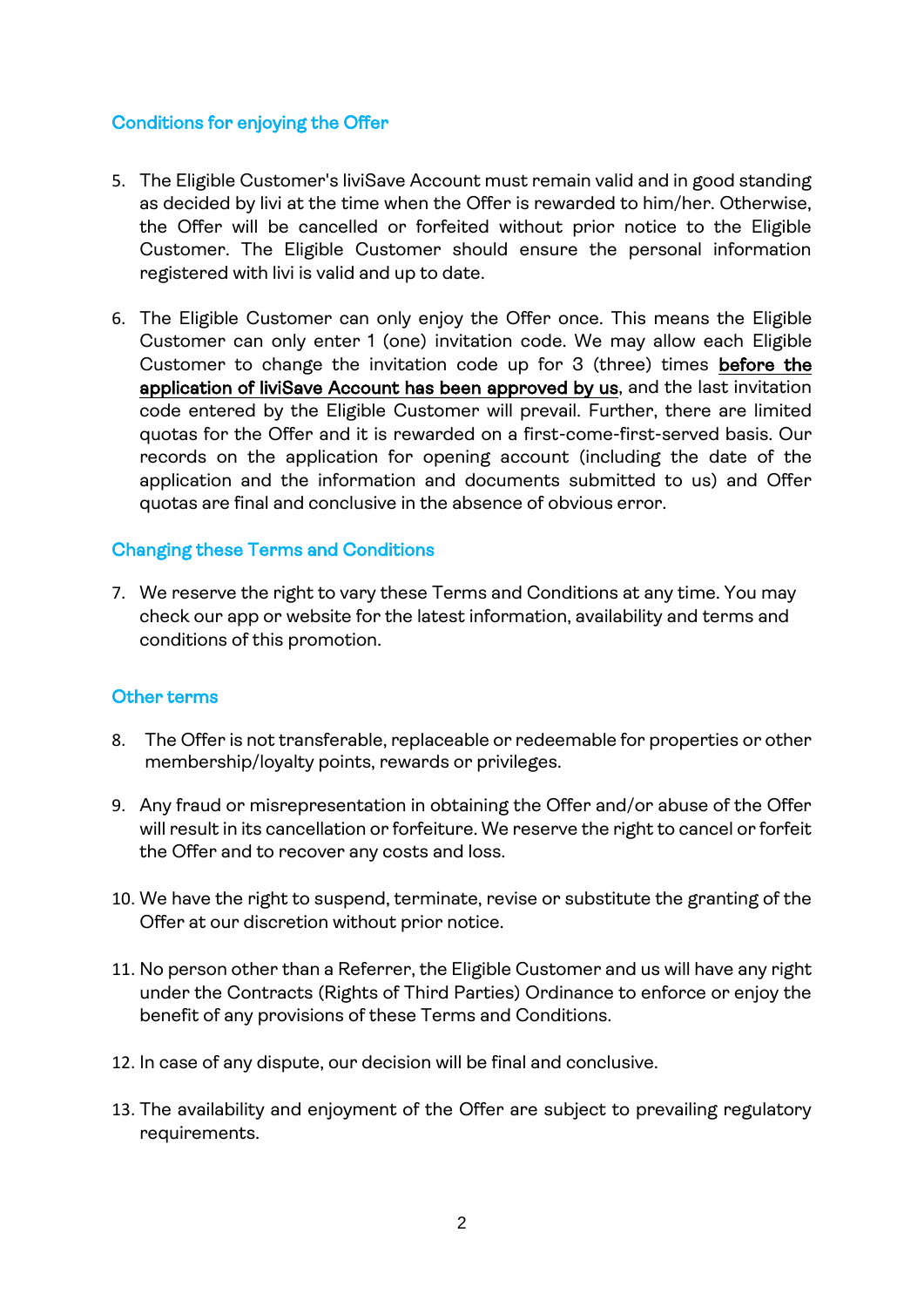- 14. These Terms and Conditions are governed by and construed in accordance with the laws of the Hong Kong Special Administrative Region.
- 15. The English version of these Terms and Conditions shall prevail if there is any inconsistency between the English and the Chinese versions.

lssued by Livi Bank Limited (dated: 1<sup>st</sup> February 2022)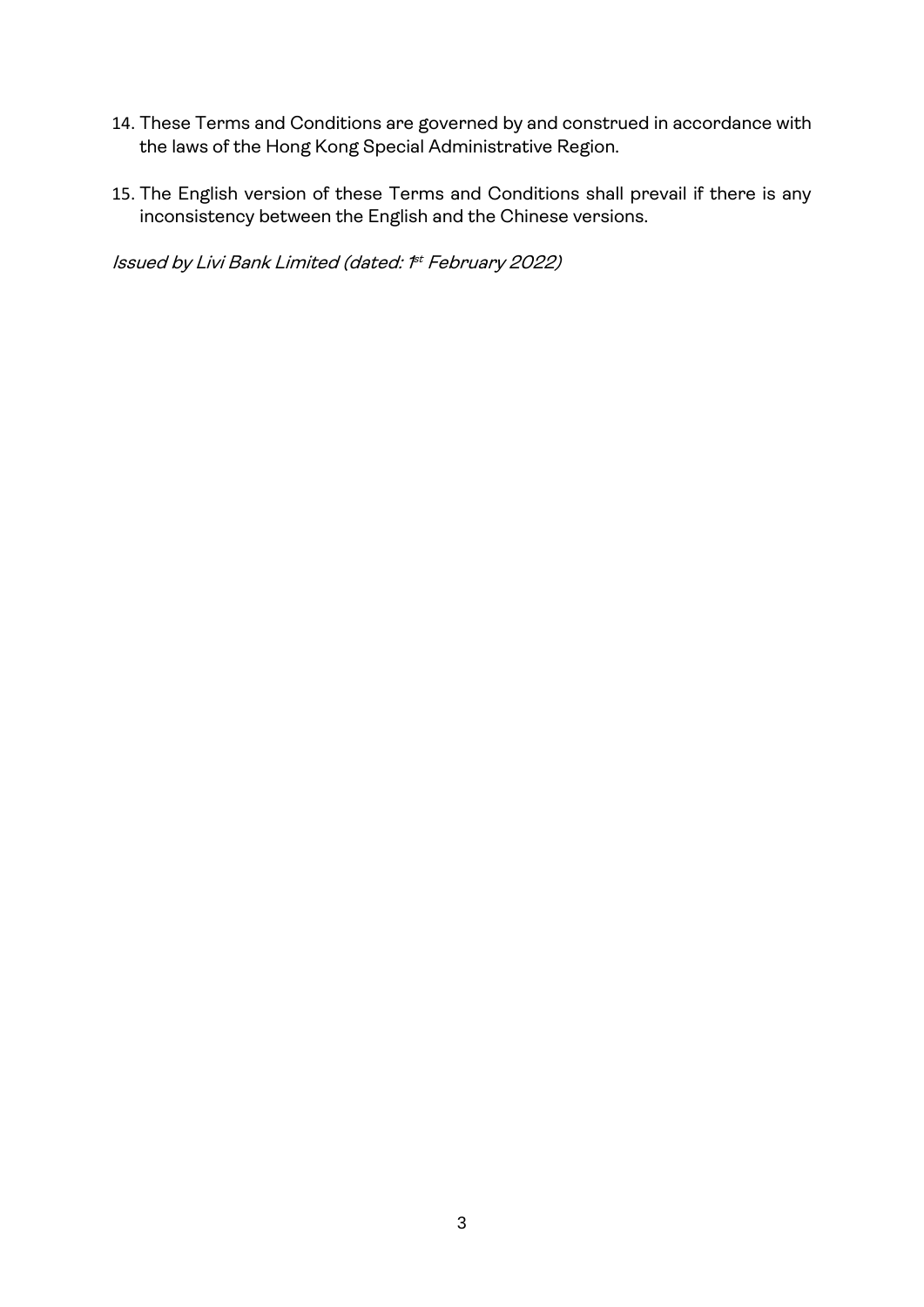# Terms and Conditions – Chinese New Year MGM Lucky Draw

### Promotion Period

1. Chinese New Year MGM Lucky Draw (Lucky Draw) is valid from 1 st February  $2022$  to 15 $^{\rm th}$   $\,$  February 2022, both dates inclusive (Promotion Period).

### Who can enjoy the Prize

- 2. The Lucky Draw is exclusive to customers of Livi Bank Limited (livi or we) who have successfully opened a liviSave Account with us during the Promotion Period using our invitation code on the Lai See Pocket and who fulfil other conditions set out in these Terms and Conditions (Eligible Customers).
- 3. Each Eligible Customer can be enrolled in the Lucky Draw once only during the Promotion Period.

### Who cannot enjoy the Lucky Draw

- 4. The Lucky Draw is not available to the following customers:
	- c. an existing customer of livi; or
	- d. a customer who had maintained a liviSave Account within 12 months before the date of application to open the liviSave Account (whether or not the customer received any other offer from us previously).

#### What is the Prize

- 5. Winners (Winners) will be drawn randomly by computer from all the Eligible Customers. There will be a total of 1 Winner and the Winner can enjoy one iPhone 13 Pro Max 256GB (Prize).
- 6. The announcement of Winner will be published on our official website by  $28<sup>th</sup>$ February 2022. Winners will be identified by their partial email addresses. Email notification will also be sent to Winner's email address registered with us at the date of result announcement.
- 7. To redeem the prizes, the winners need to attend to our office in person, presenting such documents specified in the prize notice, during working hours (10am to 6pm) on a working day (excluding any Saturday, Sunday and public holiday) between 1<sup>st</sup> March 2022 and 31<sup>st</sup> March 2022 (both dates inclusive).

#### Conditions for enjoying the Prize

- 8. The Winner's liviSave Account must remain valid and in good standing as decided by livi at the time when the Prize is rewarded to him/her. Otherwise, the Prize will be cancelled or forfeited without prior notice to the Winners. Winners should ensure the personal information registered with livi is valid and up to date. We will not re-issue the Prize to any Winner for delivery failure resulted in inaccurate/incorrect personal information.
- 9. There is 1 quota for the Prize, and the Winner can only enjoy the Prize once. We may allow the Eligible Customer to change the invitation code up for 3 (three) times before the application of liviSave Account has been approved by us, and